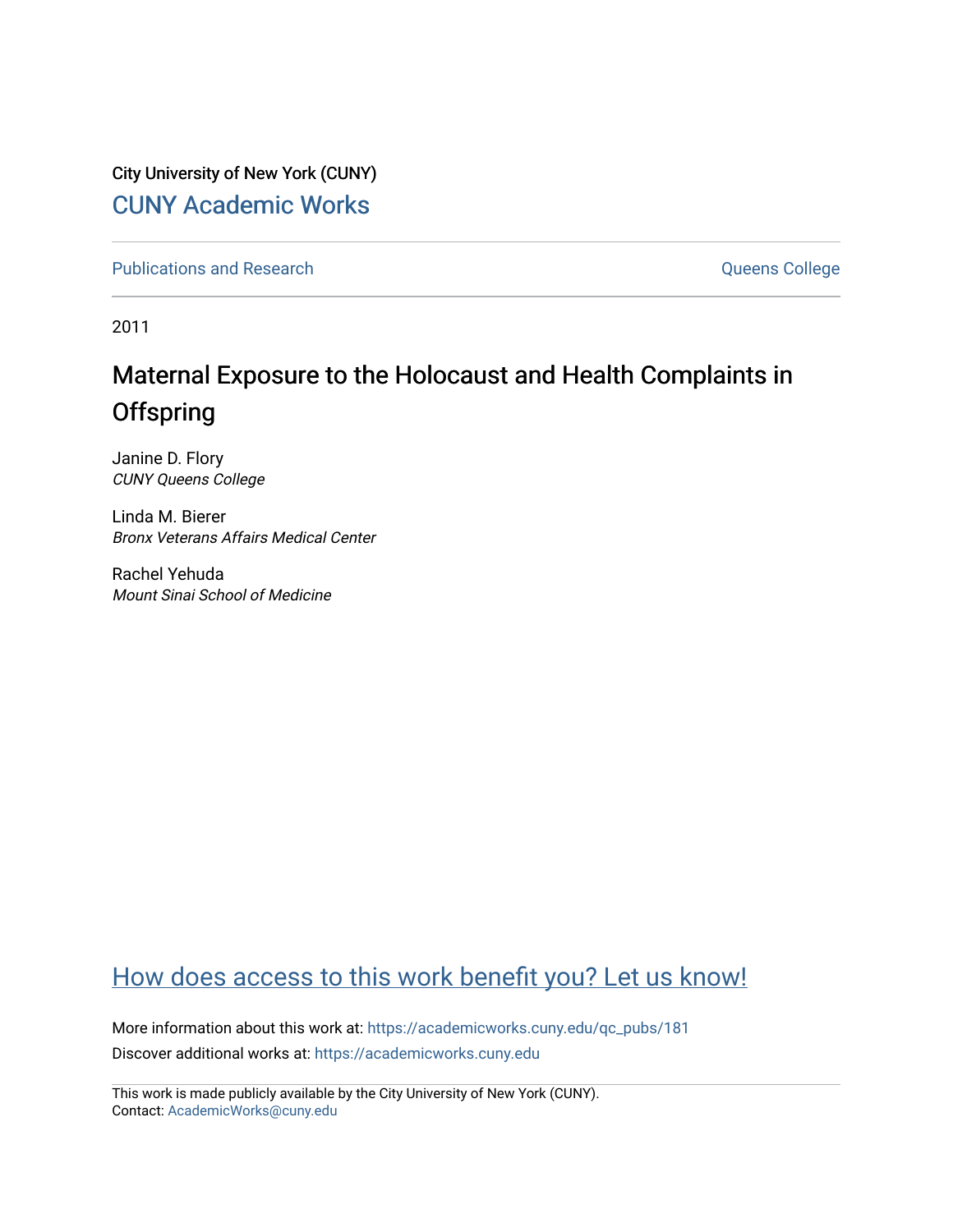# Maternal exposure to the holocaust and health complaints in offspring

Janine D. Flory<sup>a,b,∗</sup>, Linda M. Bierer<sup>b</sup> and Rachel Yehuda<sup>b,c</sup>

<sup>a</sup>*Department of Psychology, Queens College and the Graduate Center, City University of New York, Flushing, NY, USA*

<sup>b</sup>*Department of Psychiatry, Bronx Veterans Affairs Medical Center, Bronx, NY, USA*

<sup>c</sup>*Department of Psychiatry, Mount Sinai School of Medicine, New York, NY, USA*

**Abstract**. Although the link between chronic stress and the development of cardiovascular and metabolic diseases of adulthood has been known for some time, there is growing recognition that early environmental influences may result in developmental programming via epigenetic mechanisms, thereby affecting the developmental trajectory of disease progression. Previous studies support the idea that offspring of Holocaust survivors may have been subjected to early developmental programming. We evaluated the relationship between parental exposure to the Holocaust and self-reported health ratings and disorders made by their adult offspring (i.e., second generation Holocaust survivors). A total of 137 subjects were evaluated. Regression analyses demonstrated that maternal but not paternal exposure to the Holocaust was related to poorer subjective impressions of emotional and physical health. This relationship was diminished when the offspring's own level of trait anxiety was considered. Offspring with maternal, but not paternal, Holocaust exposure also reported greater use of psychotropic and other medications, including medications for the treatment of hypertension and lipid disorders. The mechanism linking these health outcomes and maternal exposure deserves further investigation, including the possibility that fetal or early developmental programming is involved.

#### **1. Introduction**

Early adverse circumstances that lead to low birth weight are linked to cardiovascular and metabolic diseases in adulthood (e.g. [6,14]). In part, low birth weight is thought to be the result of modifications in offspring neuronal structure and function initiated by these early environmental events, including in utero stressors such as maternal starvation or illness or exposure to maternal stress (for reviews see [2,12,26,30]). Such modifications may be modulated by maternal glucocorticoid activity that is transmitted through the placenta to the fetus, producing persistent alterations of the hypothalamic pituitary adrenal (HPA) axis throughout the offspring's lifespan [15,25,30,33,34,39]. This hypothesis, termed "fetal programming", (also known as developmental programming) has been extended to include variability in postnatal maternal care (e.g., attachment) that might reflect previous or current environmental challenges.

The latter extension of this theory has been of particular interest in the effort to understand the link between exposure to early life adversity and psychiatric symptoms [7,27,32]. This is in part prompted by the fact that dysregulated glucocorticoid activity is associated with psychiatric disorders such as posttraumatic stress disorder (PTSD). Early adversity is a risk factor for PTSD, suggesting the hypothesis that early environmental exposures produce changes in glucocorticoid programming through epigenetic mechanisms that then contribute to enduring changes in stress responsiveness and an enhanced risk for adult psychopathology [45]. Interestingly, persons with PTSD also show increased rates of cardiovascular and metabolic disease [9,16,17, 21,22,29,37].

An extension of the developmental programming hypothesis offers the possibility that mothers exposed to stress prior to or during pregnancy continue to affect their offspring as a result of their own psychopathology.

<sup>∗</sup>Address correspondence to: Janine D Flory, Ph.D., Department of Psychology NSB E-318, 65-30 Kissena Blvd, Flushing NY 11367, USA. Tel.: +1 718 997 3465; Fax: +1 718 997 3257; E-mail: janine. flory@qc.cuny.edu.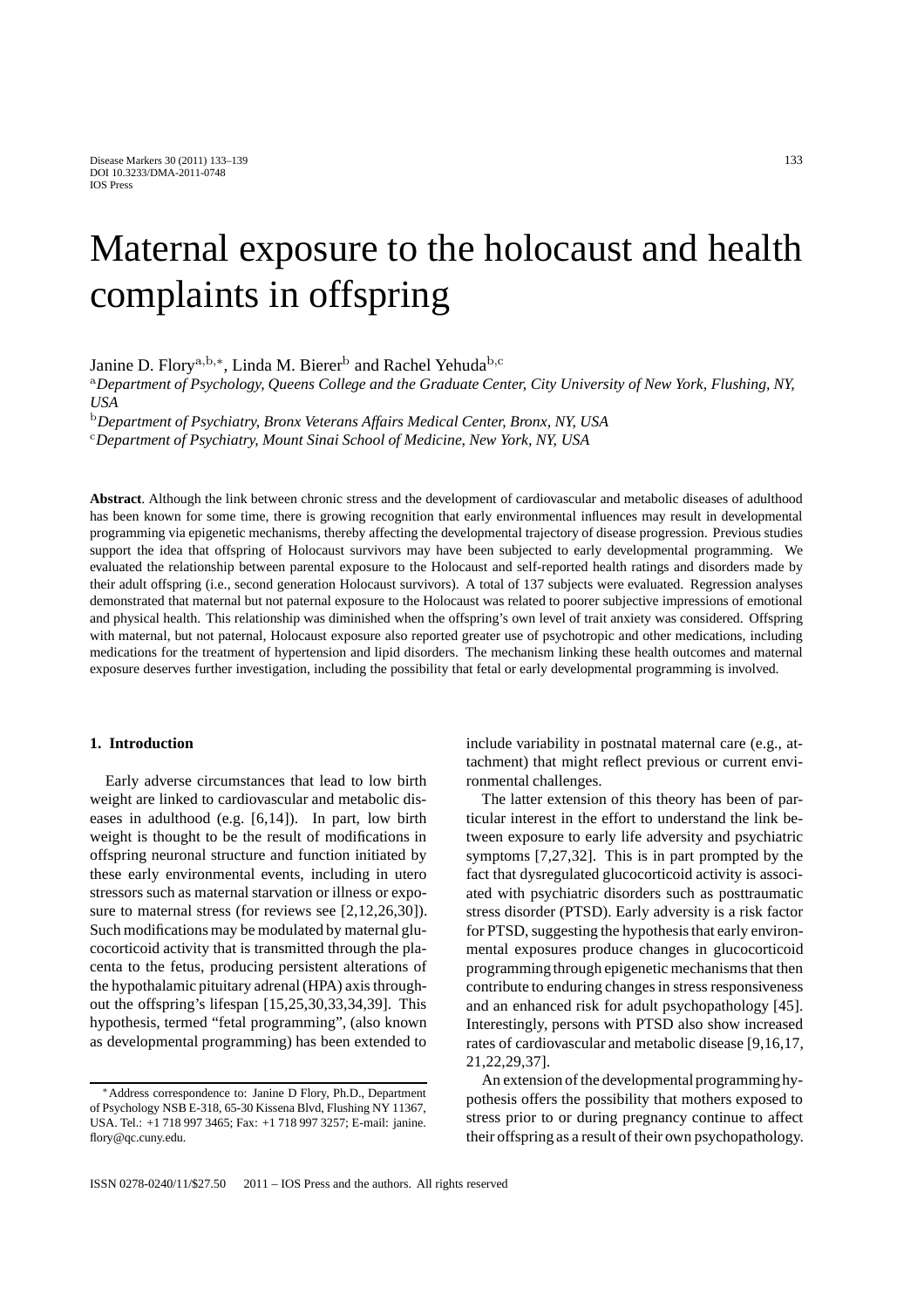For example, having a psychiatric disorder may affect parental attachment behaviors and bonding or parenting style. We have previously reported that Holocaust offspring report the subjective perception of greater emotional abuse and neglect in childhood, relative to nonexposed offspring, particularly when one or both Holocaust exposed parents had PTSD. Holocaust offspring also reported greater maternal and paternal overprotection than comparison subjects. Interestingly, greater maternal, but not paternal overprotection was associated with lower cortisol levels in offspring. Indeed, there are several reports that demonstrate lower levels of cortisol in Holocaust offspring, particularly in offspring with maternal PTSD [41,43,44,46,47]. In Holocaust survivors, lower cortisol levels were associated with changes in glucocorticoid metabolic enzymes that contribute to the development of metabolic syndrome, as well as in increased metabolic syndrome components [42]. Consequently, in the current set of analyses, we set out to evaluate the association between parental exposure to the Holocaust and offspring health, including self-reported health, health behaviors and components of the metabolic syndrome, with a particular interest in comparing maternal to paternal exposure on offspring outcomes.

#### **2. Method**

Participants were drawn from a larger sample (e.g. [41]) that was recruited with advertisements requesting Jewish volunteers for research examining effects of the Holocaust on second generation offspring. Participants were chosen fo inclusion in the current analyses because they completed a demographic module that incorporated questions about emotional and physical health, including use of medications and health behaviors. The sample used for the current analyses included 137 adults aged 23 to 65 years ( $\chi$  = 47.36, s.d.  $= 8.34$ ). Seventy-four percent of the sample reported parental exposure to the Holocaust, defined as being interned in a Nazi concentration camp, having witnessed or experienced torture,or having to flee or hide for one's life during World War II. Control participants (i.e., the remainder of the sample) were demographicallymatched controls (e.g., Jewish, similar age range and gender distribution). All the participants were born to parents of European or American descent. Chi-squared analyses showed that the subgroup who completed the health behavior interviews did not differ from the parent study sample by gender ( $p = 0.39$ ), maternal exposure ( $p = 0.73$ ), or paternal exposure to the Holocaust  $(r = 0.40)$ . The subsample was older than the total sample ( $t = -8.35, p < 0.0001$ ).

Forty two percent of the sample was male and the majority of the sample (64%) was married/partnered. The sample averaged 16.85 ( $\pm$  2.75) years of education, although five people did not report their level of education. Exclusion criteria included lifetime history of psychosis, bipolar disorder, alcohol or substance dependence, organic mental disorder (including stroke) or dementia; use of oral corticosteroids were excluded. All subjects provided written informed consent and the protocol was approved by the Institutional Review Boards at Mount Sinai School of Medicine and the James J Peters VAMC.

#### *2.1. Measures*

Emotional and physical health ratings. Participants rated their emotional and physical health on a 5-point scale (e.g., poor, fair, good, very good, excellent). Two people did not report physical health ratings.

Childhood Trauma Exposure (CTQ) [8]. The CTQ is a 28 item self-report scale that measures retrospective reports of childhood emotional abuse, physical abuse, sexual abuse, emotional neglect and physical neglect. Five people did not complete the CTQ.

Civilian Mississippi PTSD Scale (C-Mississippi). The C-Mississippi is an adaptation of the Mississippi PTSD Scale that was created to evaluate combat-related PTSD symptoms [24]. In the C-Mississippi, eleven items that referred specifically to past military service were reworded to refer to the past in more general terms. Respondents are asked to respond to 39 items that reflect DSM-III-R PTSD criteria on a 5-point Likert scale. One person did not complete the C-Mississippi.

Spielberger State-Trait Anxiety Inventory (STAI) [36]. The trait scale of the STAI is a 20 item scale that measure a person's tendencey to perceive stressful situations as threatening or dangerous. Items are scored on a 1 to 4 scale (almost never, sometimes, often, and almost always for the trait scale). Ten people did not complete the STAI.

Metabolic syndrome risk factors. Non-insulin dependent diabetes, hypertension, and dyslipidemia were inferred on the basis of research chart review (by LMB), which included a medical history containing current medical diagnoses, current use of medications and a follow up interview with a study physician. Body mass index (BMI) was computed from height and weight measurements taken at the time of study participation.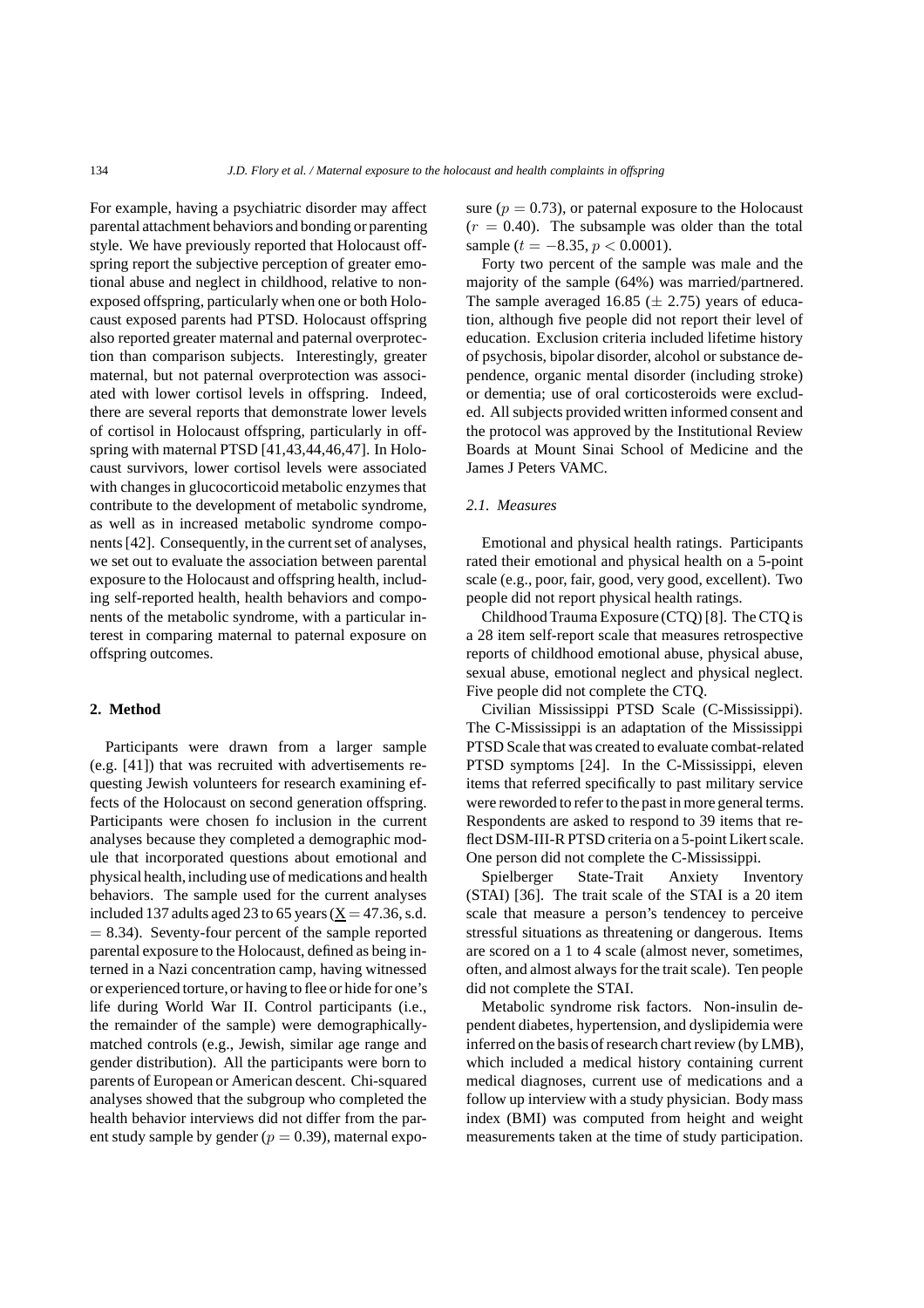BMI was unavailable for two people. A count variable was created for each participant to represent number of metabolic syndrome components, including the presence of non-insulin dependent diabetes, hypertension, dyslipidemia and/or obesity (BMI  $\geq$  25).

#### *2.2. Statistical analyses*

Because we were interested in effects of maternal versus paternal exposure to the Holocaust on self reported health, two dichotomous variables were created to denote maternal and paternal exposure  $(1 = yes,$  $0 =$  no). The association between maternal exposure and demographic and clinical characteristics was evaluated first with t-tests and chi-squared analyses, where appropriate. Next, a series of linear regression analyses was conducted on the quantitative measures (e.g., BMI, health ratings) entering the two parental exposure variables into the model. Age and participant gender were entered first into the model as covariates. Separate follow-up analyses were conducted to evaluate whether associations between parental exposure and the health ratings were attenuated by offspring symptomatology or childhood trauma exposure.

#### **3. Results**

As shown in Table 1, offspring with maternal exposure to the Holocaust were more likely to be men, were older, and had fewer children relative to offspring whose mothers were not exposed to the Holocaust. The majority of the group (88%) also reported paternal exposure to the Holocaust. The groups did not differ with respect to education or marital status.

Regarding health outcomes, maternal exposure was associated with being a nonsmoker, but greater use of psychotropic and other medications, including those used for the treatment of hypertension and dyslipidemia. Maternal exposure was also associated with having 2 or more metabolic syndrome conditions (e.g., hypertension, dyslipidemia, Type 2 diabetes, and overweight) but the two groups did not differ by body mass index. Birth year ranged from 1940 (i.e., some offspring were born after parents had safely fled camp or were evacuated to safety) to 1980 and reflected the years since exposure to the Holocaust (e.g., 0 to 40 years). Note that the parents of the person born in 1940 had left Birth year was lower in offspring reporting maternal exposure to the Holocaust relative to controls, t  $(135) = 4.45$ ,  $p = 0.0001$ , but was not related to paternal exposure ( $p = 08$ ). Table 2 shows that childhood trauma exposure and current trauma symptoms did not differ between the two groups, but people with maternal exposure to the Holocaust reported higher levels of trait anxiety ( $p = 009$ ).

#### *3.1. Regression analyses*

Body Mass Index. Paternal exposure tended to be associated with higher body mass index ( $t = 1.66$ ,  $p = 0.10$ ) after controlling for age and gender but maternal exposure was not related to body mass index  $(t = -0.78, p = 0.44)$ .

Emotional health rating. Offspring whose mothers were exposed to the Holocaust reported poorer emotional health ( $t = -2.75$ ,  $p = 0.007$ ), after controlling for gender, age and paternal exposure,  $(F (4, 136)) =$ 2.43,  $p = 0.05$ ). The addition of childhood trauma exposure to the model did not attenuate the relationship between maternal exposure and emotional health ratings ( $t = -2.81$ ,  $p = 0.006$ ) and was itself related to poorer emotional health ( $t = -4.72$ ,  $p < 0.0001$ ). In contrast, trait anxiety was associated with poorer emotional health ( $t = -10.92$ ,  $p < 0.0001$ ) and accounted for the relationship between maternal exposure and emotional health ratings ( $p = 0.35$ ).

Physical health rating. Physical health ratings were also lower among offspring with maternal exposure  $(t = -2.05, p = 0.04)$  after controlling for gender, age and paternal exposure although the model was not significant (F (4,134) = 1.11,  $p = 0.35$ ). In parallel with results presented above, childhood trauma exposure was associated with poorer physical health ratings ( $t = -2.72$ ,  $p = 0.008$ ), but the association between maternal exposure and physical health persisted (t =  $-1.95$ , p = 0.05). Trait anxiety was associated with poorer physical health ( $t = -4.09$ ,  $p <$ 0.0001) and diminished the relationship between physical health ratings and maternal exposure ( $p = 0.24$ ).

Given that offspring levels of trait anxiety were strongly associated with emotional and physical health ratings, the relationship between trait anxiety and parental exposure was evaluated in a regression model. Results indicated that maternal exposure was related to higher trait anxiety in offspring when controlling for age, and gender ( $t = 2.97$ ,  $p = 0.004$ ). In contrast, paternal exposure was not associated with trait anxiety  $(p = 0.15)$ . Of note, age itself was unrelated to offspring anxiety and health ratings,  $(r(126)_{\text{ageandtraitanxiety}})$ 0.018;  $r(136)$ <sub>ageandemotionalhealthrating</sub> = -0.12;  $r(136)$ <sub>ageandemotionalhealthrating</sub> =  $-0.03$ ).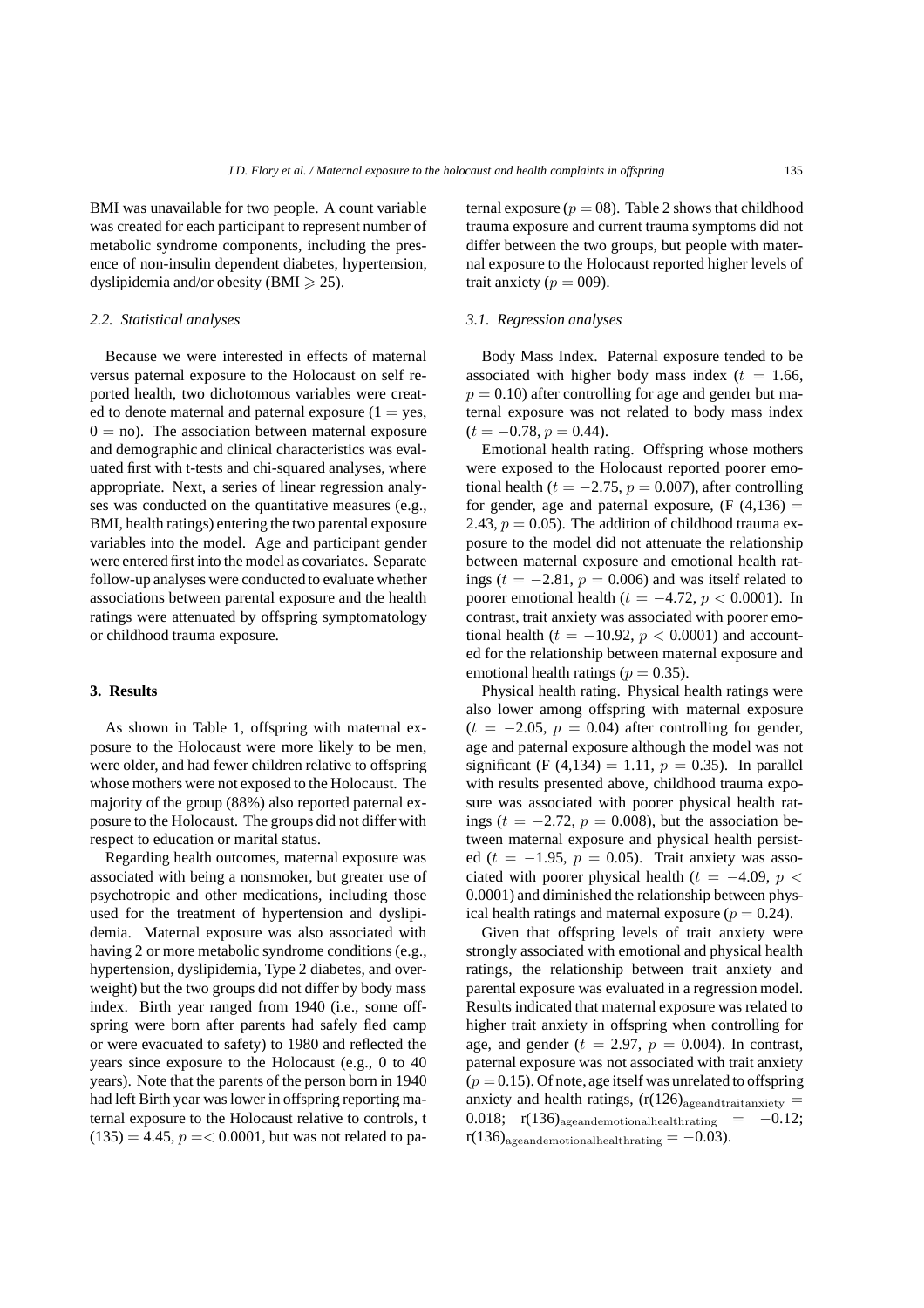|                                         | Maternal exposure |              |          |
|-----------------------------------------|-------------------|--------------|----------|
|                                         | NO                | <b>YES</b>   | p        |
|                                         | $n=55$            | $n=82$       |          |
| Gender # and (%) male                   | 32 (58%)          | 25 (31%)     | 0.001    |
| Age                                     | 43.65 (9.522)     | 49.84 (6.39) | < 0.0001 |
| Father exposed (%)                      | 20 (36%)          | 72 (88%)     | < 0.0001 |
| Years of Education                      | 17.18(2.41)       | 16.63(2.95)  | 0.27     |
| Marital Status (% married)              | 31 (57%)          | 56 (68%)     | 0.39     |
| Number of children                      | 1.4(1.67)         | 2.18(1.73)   | 0.009    |
| Alcohol Use (never drank)               | 12(22%)           | 26 (33%)     | 0.15     |
| Current Smoker                          | 10(18%)           | $5(6.2\%)$   | 0.03     |
| <b>Body Mass Index</b>                  | 25.95 (3.90)      | 25.90 (5.07) | 0.82     |
| Psychotropic Medication Use             | $3(5.7\%)$        | 18 (23%)     | 0.01     |
| Other Medication Use                    | 20 (38%)          | 42 (57%)     | 0.03     |
| # with $\geqslant$ 2 metabolic syndrome | $1(2\%)$          | 12 (15%)     | 0.03     |

Table 1 Demographic and health characteristics by maternal exposure

Table 2 Demographic and health characteristics by maternal exposure

|                                      | Maternal exposure |               |       |
|--------------------------------------|-------------------|---------------|-------|
|                                      | NO.               | YES           | p     |
|                                      | $n=55$            | $n=82$        |       |
| Childhood Trauma Questionnaire (CTQ) | 39.26 (13.34)     | 39.56 (14.49) | 0.91  |
| CTO emotional abuse                  | 8.68 (4.81)       | 9.54(5.16)    | 0.33  |
| CTQ physical abuse                   | 6.64(3.10)        | 6.59(2.81)    | 0.93  |
| CTO sexual abuse                     | 6.53(4.30)        | 6.05(2.87)    | 0.45  |
| CTO emotional neglect                | 10.74 (5.42)      | 11.00(5.10)   | 0.78  |
| CTQ physical neglect                 | 6.68(3.40)        | 6.81(3.33)    | 0.83  |
| Civilian Mississippi Scale           | 69.94 (18.41)     | 75.95 (19.09) | 0.07  |
| Spielberger Trait Anxiety            | 15.98 (10.32)     | 21.41 (12.05) | 0.009 |

#### **4. Discussion**

Results indicated that maternal but not paternal exposure to the Holocaust was associated with poorer subjective impressions of emotional and physical health in offspring. The relationship between maternal exposure and health ratings was not accounted for by the offspring's reports of perceived trauma exposure in childhood or current symptoms of PTSD, but the association was attenuated by the offspring's level of trait anxiety. Adult offspring who reported maternal exposure were also more likely to report that they were taking psychotropic and other medications,including medications for hypertension and dyslipidemia.

There are a number of potential pathways from parental trauma exposure to offspring illness. For example, the association may be mediated by learned (or inherited) behaviors that represent risk factors for the development of cardiovascular diseases, including tobacco use. This explanation is not supported by the current findings as offspring with maternal exposure to the Holocaust were less likely to use tobacco, but it must be acknowledged that this explanation cannot be ruled out in the current sample because a full assessment of behavioral risk factors was not conducted. With respect to non-environmental contributions, it is likely that the attributes measured here are heritable and can be associated with inherited molecular genetic variants. However, the results reported here are more consistent with a parent-of-origin pattern of inheritance than with classical Mendelian inheritance [28,40].

A second explanation is that mothers influence their offspring's subjective evaluation of their own health. The explanation is supported by the results showing the trait anxiety attenuated the association between maternal exposure and health ratings. Trait anxiety is considered to be a major component of the construct of Neuroticism or negative affectivity, which is linked to major illness. Although research on the association between Neuroticism and illness has been criticized as reflecting a tendency to over report somatic complaints [11,38], recent reviews support a prospective link between Neuroticism and cardiovascular disease endpoints. Although we cannot rule out the possibility that offspring with maternal exposure are more likely to complain about their health, the lack of a relationship between age and anxiety or age and health ratings supports the idea that anxiety symptoms are not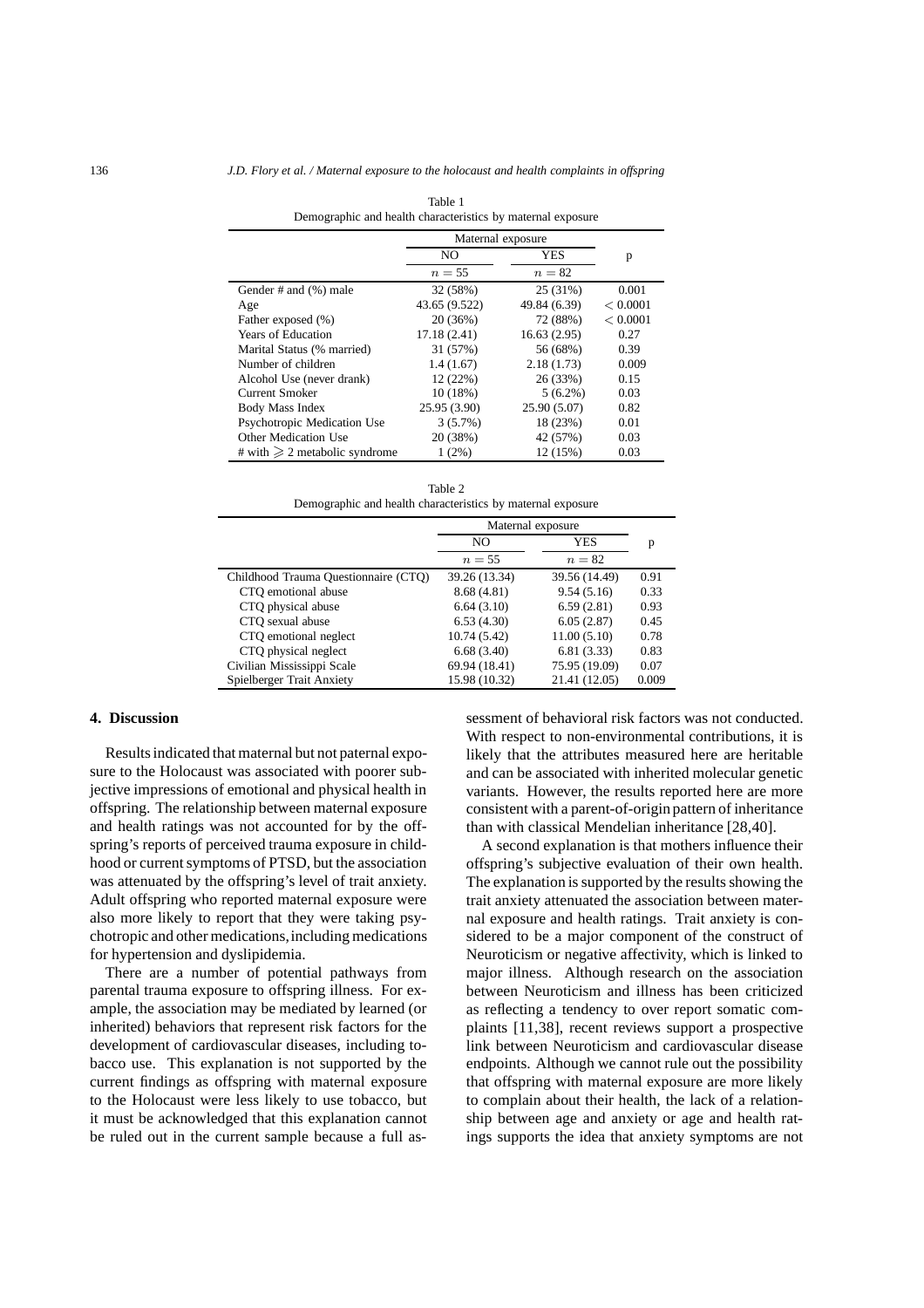simply the manifestation of age-related physical health conditions.

Another potential mechanism for the association between trait anxiety and health complaints/conditions that should be considered is that people with higher levels of anxiety are simply more aware of their health status because they are help-seeking. That is, because all of the health complaints/conditions that were examined in the current study were self-reported, the people who did not report such diagnoses are not necessarily illness-free. These individuals may be unaware of undetected hypertension or dyslipidemia because they do not attend regular medical appointments and have never received a diagnosis. Future research incorporating objective indicators of illness risk (e.g., measurements of blood pressure and lipids) in conjunction with symptom reports would rule out this alternative explanation.

Finally, as noted above, the fetal programming hypothesis has been developed to explain how in utero exposure or even postnatal exposure to stress or deprivation can influence offspring health and psychiatric outcomes. This explanation would be most strongly supported by evidence that GC metabolites are lower among offspring whose mothers were exposed to the Holocaust, relative to offspring with paternal exposure and/or no parental exposure to the Holocaust. The absence of such metabolic markers (or alternative markers of HPA axis functioning) is a limitation of the current study, but the results offer proof of principle that environmental exposures or behaviors in one generation are associated with health outcomes in the next generation. In support of this view are two recent reports showing an association between early parental care and adult risk factors for cardiovascular disease [1,10].

Interpretation of the findings in the current study is limited by several aspects of the study design. For example, the results may not be generalizable to other populations as the sample was relatively healthy (i.e., many medical conditions were exclusionary for participation in the study) and well educated. The sample was also relatively young and so may not yet show signs of metabolic syndrome factors. In addition, because the study was not designed to evaluate metabolic disorders, the assessment of hypertension, lipid disorders and other conditions was made by self-report rather than by direct measurement of blood pressure and serum cholesterol. The measures used for behavioral risk factors were necessarily brief and not comprehensive.

In sum, we observed an association between maternal exposure to the Holocaust and offspring health that was mediated by offspring anxiety. Although, the association of trait anxiety with health ratings is well known and may reflect some degree of construct overlap, neuroticism is increasingly recognized as a prospective contributor of longevity and quality of life [23]. Understanding the origins of this relationship should lead to better strategies for improving health and preventing the chronic illnesses of adulthood. The use of objective and standardized indicators of health collected during a clinical evaluation (e.g., lipid levels, blood pressure) and the incorporation of metabolic, epigenetic and other markers are necessary next steps in the evaluation of maternal trauma exposure and offspring health.

#### **Funding source**

This work was supported by NIMH grant R01-MH-64675-01 ("Biology of Risk and PTSD in Holocaust Survivor Offspring") to Rachel Yehuda.

#### **References**

- [1] N.D. Almeida, E.B. Loucks, L. Kubzansky, J. Pruessner, J. Maselko, M.J. Meaney and S.L. Buka, Quality of parental emotional care and calculated risk for coronary heart disease, *Psychosom Med* **72**(2) (Feb 2010), 148–155.
- [2] D.J. Barker, The origins of the developmental origins theory, *J Intern Med* **261**(5) (2007), 412–417.
- [3] D.J. Barker, A.R. Bull, C. Osmond and S.J. Simmonds, Fetal and placental size and risk of hypertension in adult life, *BMJ* **301** (1990), 259–262.
- [4] D.J. Barker, T. Forsen, A. Uutela, C. Osmond and J.G. Eriksson, Size at birth and resilience to effects of poor living conditions in adult life: longitudinal study, *BMJ* **323** (2001), 1273– 1276.
- [5] D.J. Barker and C. Osmond, Low birth weight and hypertension, *BMJ* **297** (1988), 134–135.
- [6] D.J. Barker, C. Osmond, J. Golding, D. Kuh and M.E. Wadsworth, Growth in utero, blood pressure in childhood and adult life, and mortality from cardiovascular disease, *BMJ* **298** (1989), 564–567.
- [7] D.J. Barker, C. Osmond, I. Rodin, C.H. Fall adn P.D. Winter, Low weight gain in infancy and suicide in adult life, *BMJ* **311** (1995), 1203.
- [8] D.P. Bernstein and L. Fink, Childhood trauma questionnaire: a retrospective report. San Antonio, TX., Harcourt Brace & Company, 1998.
- [9] J.A. Boscarino, A prospective study of PTSD and early-age heart disease mortality among Vietnam veterans: implications for surveillance and prevention, *Psychosom Med* **70** (2008), 668–676.
- [10] A.F. Buchmann, D. Kopf, S. Westphal, F. Lederbogen, T. Banaschewski, G. Esser, M.H. Schmidt, U.S. Zimmermann, M. Laucht and M. Deuschle, Impact of early parental childrearing behavior on young adults' cardiometabolic risk profile: a prospective study, *Psychosom Med* **72**(2) (Feb 2010), 156– 162.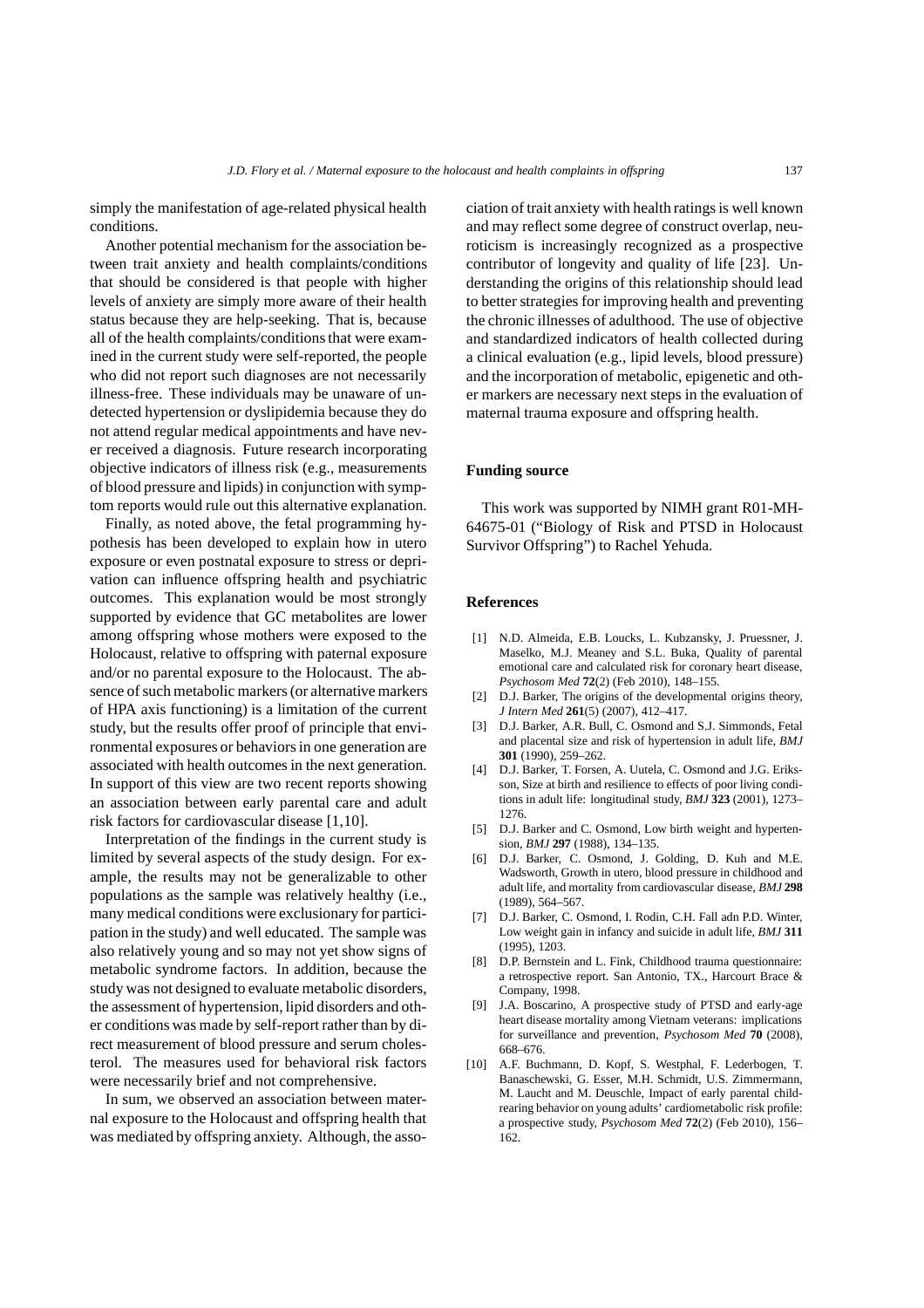- [11] P.T. Costa, Jr. and R.R. McCrae, Neuroticism, somatic complaints, and disease: is the bark worse than the bite? *J Pers* **55** (1987), 299–316.
- [12] H.A. de Boo and J.E. Harding, The developmental origins of adult disease (Barker) hypothesis, *Aust N Z J Obstet Gynaecol* **46**(1) (2006), 4–14.
- [13] M. Dong, W.H. Giles, V.J. Felitti, S.R. Dube, J.E. Williams, D.P. Chapman et al., Insights into causal pathways for ischemic heart disease: adverse childhood experiences study, *Circulation* **110** (2004), 1761–1766.
- [14] C.R. Edwards, R. Benediktsson, R.S. Lindsay and J.R. Seckl, Dysfunction of placental glucocorticoid barrier: link between fetal environment and adult hypertension? *Lancet* **341**(8841) (1993), 355–357.
- [15] P.D. Gluckman, M.A. Hanson, T. Buklijas, F.M. Low and A.S. Beedle, Epigenetic mechanisms that underpin metabolic and cardiovascular diseases, *Nat Rev Endocrinol* **5** (2009), 401– 408.
- [16] P.S. Heppner, E.F. Crawford, U.A. Haji, N. Afari, R.L. Hauger, B.A. Dashevsky et al., The association of posttraumatic stress disorder and metabolic syndrome: a study of increased health risk in veterans, *BMC Med* **7** (2009), 1.
- [17] H.K. Kang, T.A. Bullman and J.W. Taylor, Risk of selected cardiovascular diseases and posttraumatic stress disorder among former World War II prisoners of war, *Ann Epidemiol* **16** (2006), 381–386.
- [18] J.D. Kinzie, C. Riley, B. McFarland, M. Hayes, J. Boehnlein, P. Leung et al., High prevalence rates of diabetes and hypertension among refugee psychiatric patients, *J Nerv Ment Dis* **196** (2008), 108–112.
- [19] I. Koupil, D.B. Shestov, P. Sparen, S. Plavinskaja, N. Parfenova and D. Vagero, Blood pressure, hypertension and mortality from circulatory disease in men and women who survived the siege of Leningrad, *Eur J Epidemiol* **22** (2007), 223–234.
- [20] I. Koupil and P. Toivanen, Social and early-life determinants of overweight and obesity in 18-year-old Swedish men, *Int J Obes* (*Lond*)) **32** (2008), 73–81.
- [21] L.D. Kubzansky, K.C. Koenen, C. Jones and W.W. Eaton, A prospective study of posttraumatic stress disorder symptoms and coronary heart disease in women, *Health Psychol* **28** (2009), 125–130.
- [22] L.D. Kubzansky, K.C. Koenen, A.III. Spiro, P.S. Vokonas and D. Sparrow, Prospective study of posttraumatic stress disorder symptoms and coronary heart disease in the Normative Aging Study, *Arch Gen Psychiatry* **64** (2007), 109–116.
- [23] B.B. Lahey, Public health significance of neuroticism, *Am.Psychol* **64** (2009), 241–256.
- [24] D. Lauterbach, S. Vrana, D.W. King and L.A. King, Psychometric properties of the Civilian version of the Mississippi PTSD Scale, *J Trauma Stress* **10** (1997), 499–513.
- [25] N.S. Levitt, R.S. Lindsay, M.C. Holmes and J.R. Seckl, Dexamethasone in the last week of pregnancy attenuates hippocampal glucocorticoid receptor gene expression and elevates blood pressure in the adult offspring in the rat, *Neuroendocrinology* **64**(6) (Dec 1996), 412–418.
- [26] I.C. McMillen and J.S. Robinson, Developmental origins of the metabolic syndrome: prediction, plasticity, and programming, *Physiol Rev* **85**(2) (2005), 571–633.
- [27] K. Räikkönen and A.-K. Pesonen, Early life origins of psychological development and mental health, *Scandinavian J Psychol* **50** (2009), 583–591.
- [28] W. Reik and J. Walter, Genomic imprinting: parental influence on the genome, *Nat Rev Genet* **2** (2001), 21–32.
- [29] J.F. Scherrer, T. Chrusciel, A. Zeringue, L.D. Garfield, P.J. Hauptman, P.J. Lustman, K.E. Freedland, R.M. Carney, K.K. Bucholz, R. Owen and W.R. True, Anxiety disorders increase risk for incident myocardial infarction in depressed and nondepressed Veterans Administration patients, *Am Heart J* **159**(5) (2010), 772–779.
- [30] J.R. Seckl, Glucocorticoids, developmental 'programming' and the risk of affective dysfunction, *Prog Brain Res* **167** (2008), 17–34.
- [31] J.R. Seckl and M.C. Holmes, Mechanisms of disease: glucocorticoids, their placental metabolism and fetal 'programming' of adult pathophysiology, *Nat Clin Pract Endocrinol Metab* **3** (2007), 479–488.
- [32] J.R. Seckl and M.J. Meaney, Glucocorticoid programming and PTSD risk, *Ann NY Acad Sci* **1071** (2006), 351–378.
- [33] J.R. Seckl, M.J. Nyirenda, B.R. Walker and K.E. Chapman, Glucocorticoids and fetal programming, *Biochem Soc Trans* **27** (1999), 74–78.
- [34] J.A. Shoener, R. Baig and K.C. Page, Prenatal exposure to dexamethasone alters hippocampal drive on hypothalamicpituitary-adrenal axis activity in adult male rats, *Am J Physiol Regul Integr Comp Physiol* **290**(5) (2006), R1366–1373.
- [35] J.P. Shonkoff, W.T. Boyce and B.S. McEwen, Neuroscience, molecular biology, and the childhood roots of health disparities: building a new framework for health promotion and disease prevention, *JAMA* **301** (2009), 2252–2259.
- [36] C.D. Spielberger, R.L. Gorsuch and R.E. Lushene, Manual for the State-Trait Anxiety Inventory. Palo Alto, CA, Consulting Psychologists Press, Ref Type: Serial (Book, Monograph), 1970.
- [37] J.M. Violanti, D. Fekedulegn, T.A. Hartley, M.E. Andrew, L.E. Charles, A. Mnatsakanova et al., Police trauma and cardiovascular disease: association between PTSD symptoms and metabolic syndrome, *Int J Emerg Ment Health* **8** (2006), 227– 237.
- [38] A. Weiss and P.T. Costa, Jr., Domain and facet personality predictors of all-cause mortality among Medicare patients aged 65 to 100, *Psychosom Med* **67** (2005), 724–733.
- [39] L.A. Welberg, J.R. Seckl and M.C. Holmes, Inhibition of 11beta-hydroxysteroid dehydrogenase, the foeto-placental barrier to maternal glucocorticoids, permanently programs amygdala GR mRNA expression and anxiety-like behaviour in the offspring, *Eur J Neurosci* **12**(3) (2000), 1047–1054.
- [40] L.S. Wilkinson, W. Davies and A.R. Isles, Genomic imprinting effects on brain development and function, *Nat Rev Neurosci* **8** (2007), 832–843.
- [41] R. Yehuda and L.M. Bierer, Transgenerational transmission of cortisol and PTSD risk, *Prog Brain Res* **167** (2008), 121–135.
- [42] R. Yehuda, L.M. Bierer, R. Andrew, J. Schmeidler and J.R. Seckl, Enduring effects of severe developmental adversity, including nutritional deprivation, on cortisol metabolism in aging Holocaust survivors, *J Psychiatr Res* **43** (2009), 877– 883.
- [43] R. Yehuda, L.M. Bierer, J. Schmeidler, D.H. Aferiat, I. Breslau and S. Dolan, Low cortisol and risk for PTSD in adult offspring of Holocaust survivors, *Am J Psychiatry* **157** (2000), 1252– 1259.
- [44] R. Yehuda, W. Blair, E. Labinsky and L.M. Bierer, Effects of parental PTSD on the cortisol response to dexamethasone administration in their adult offspring, *Am J Psychiatry* **164** (2007), 163–166.
- [45] R. Yehuda, J.D. Flory, L.C. Pratchett, J. Buxbaum, M. Ising and F. Holsboer, Putative Biological Mechanisms for the As-